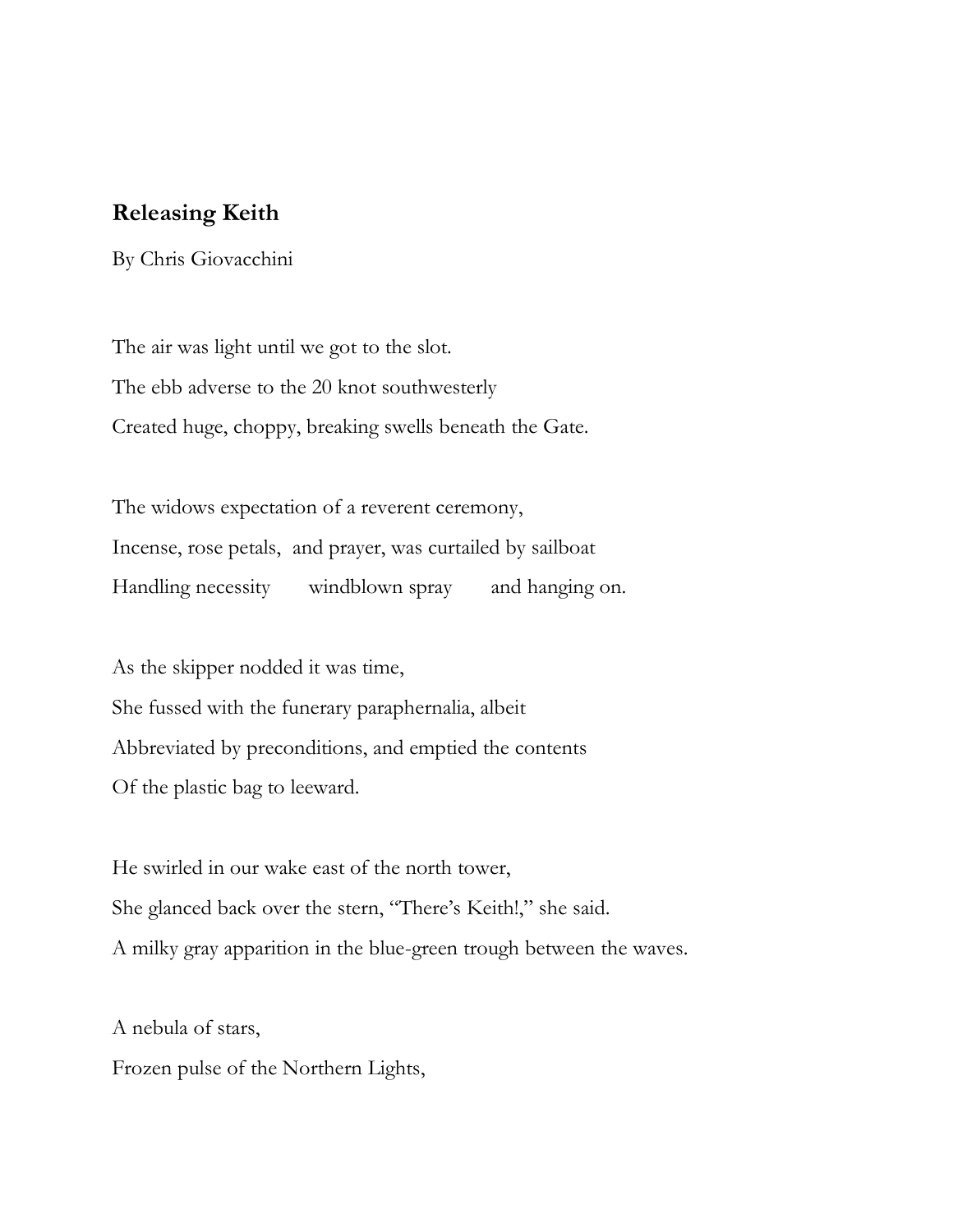A cloud formed by a paintbrush dipped Into warm soapy water,

As a wisp of fog falling Over the headlands, he swirled and Expanded, a few rose petals floated above his countenance,

Remnants of a life now water soluble, The tail of a shooting star momentarily iridescent, "He's free now," I thought, "To go around the world."

## **Sailor's Last Wish**

By Chris Giovacchini

If only to be the sea, Of a Bristol sailboat I'd have no need. Nor for manly masks and banners flying, Finally, ropes and lines untied. No worrying over charts in dim red glow, No fear of storm, no watchful eye, Nothing to stow, No tide, fog, nor errant fix plotted Could lead me astray. Eddies of sunlight diamonds on water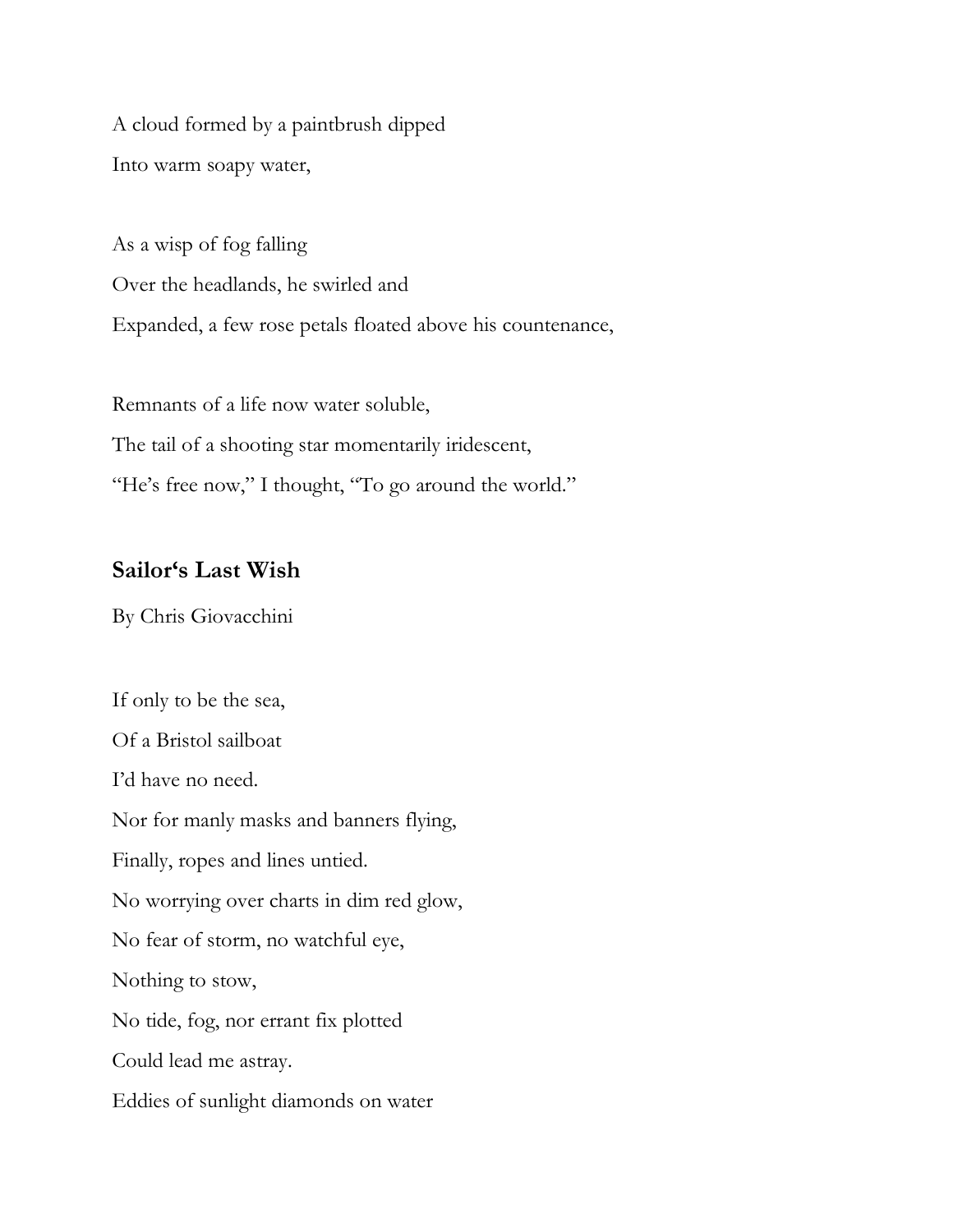Would swirl through my veins. Come the time, my helm to lash, Stoke my bones in a driftwood fire, Bubbling in black creosote, Then, scatter what remains of the ash. On a fresh breeze, moon less night High sea or low, let me mingle With phosphorescence, At last, At one, With the flow.

## **Ahead of Her Times**

By Chris Giovacchini

Her bosom braced the bow of the clipper Heaving, her white breasts taut Against foam and froth of the Horn Salty tears rained down into the deep Hair blowing, sword clutched Tightly between her thighs She flew, faster than any Angelic tomboy in a mans world Of tar, oakum, rum, and tobacco Smelling of whores, of harbors